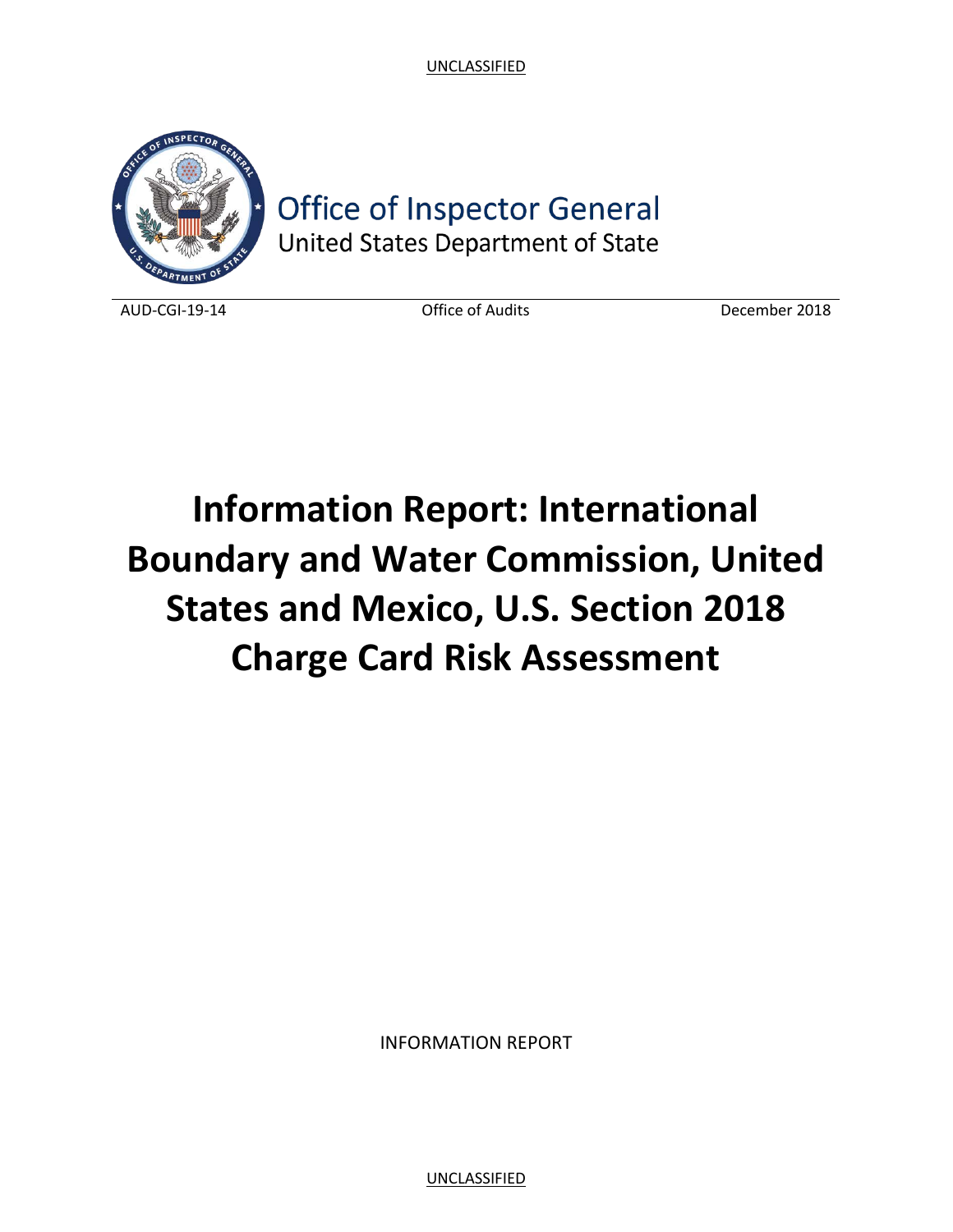#### **Summary of Review**

The Government Charge Card Abuse Prevention Act of 20[1](#page-1-0)2<sup>1</sup> requires the Office of Inspector General (OIG) to conduct periodic assessments of agency purchase and travel card programs that identify and analyze risks of illegal, improper, or erroneous purchases and payments for use in determining the scope, frequency, and number of periodic audits of these programs.

To assess risk associated with the purchase card program at the International Boundary and Water Commission, United States and Mexico, U.S. Section (USIBWC), OIG reviewed USIBWC's FY 2017 purchase card data and concluded that the risk of illegal, improper, or erroneous use in the USIBWC purchase card program is "very low." This conclusion is based on USIBWC's purchase card program size, internal controls, training, previous audits, and OIG Office of Investigations (INV) observations.

On the basis of the results of this assessment, OIG is not recommending an audit of USIBWC's purchase card program be included in OIG's FY 2020 work plan. However, OIG encourages USIBWC officials to conduct prudent oversight of the purchase card program and ensure that internal controls intended to safeguard taxpayer funds are fully implemented and followed by USIBWC purchase card holders.

## OBJECTIVE

OIG conducted this risk assessment to establish the risk of illegal, improper, and erroneous use of USIBWC's purchase card program and recommend the scope, frequency, and number of audits that should be conducted on the basis of the aforementioned risk assessment.

## BACKGROUND

The Government Charge Card Abuse Prevention Act of 2012 requires OIG to conduct periodic assessments of agency purchase and travel card programs that identify and analyze risks of illegal, improper, or erroneous purchases and payments for use in determining the scope, frequency, and number of periodic audits of these programs.<sup>[2](#page-1-1)</sup> The Office of Management and Budget (OMB) issued implementing guidance<sup>[3](#page-1-2)</sup> that outlines OIG risk assessment requirements, as well as additional required internal controls for agency charge card programs. In addition, OMB previously issued guidance that prescribes the policies and procedures regarding how agencies maintain internal controls to reduce the risk of fraud, waste, and error in Government charge card programs.<sup>[4](#page-1-3)</sup>

The 2018 risk assessment of USIBWC's purchase card program, which covers FY 2017 spending data, is the fifth risk assessment on USIBWC's charge card programs conducted by  $OIG.<sup>5</sup>$  $OIG.<sup>5</sup>$  $OIG.<sup>5</sup>$  USIBWC officials reported that in FY 2017, 21 purchase card holders made purchases totaling approximately \$1.1 million.

<span id="page-1-0"></span> <sup>1</sup> Pub. L. No. 112-194 (October 5, 2012).

<span id="page-1-1"></span> $2$  Ibid, Sec. 2 § 1909(d)(1) and Sec. 3 (h)(3).

<span id="page-1-2"></span><sup>3</sup> OMB Memorandum M-13-21, "Implementation of the Government Charge Card Abuse Prevention Act of 2012" (September 6, 2013).

<span id="page-1-3"></span><sup>4</sup> OMB Circular A-123, "Management's Responsibility for Internal Control," Appendix B, "Improving the Management of Government Charge Card Programs" (July 15, 2016).

<span id="page-1-4"></span><sup>5</sup> OMB M-13-21, at 4, footnote 6, states that an annual review is only for travel card programs with prior year spending of more than \$10 million. For 2018, OIG evaluated only USIBWC's purchase card program because the travel card program had less than \$10 million in spending, which is below the threshold requiring an assessment.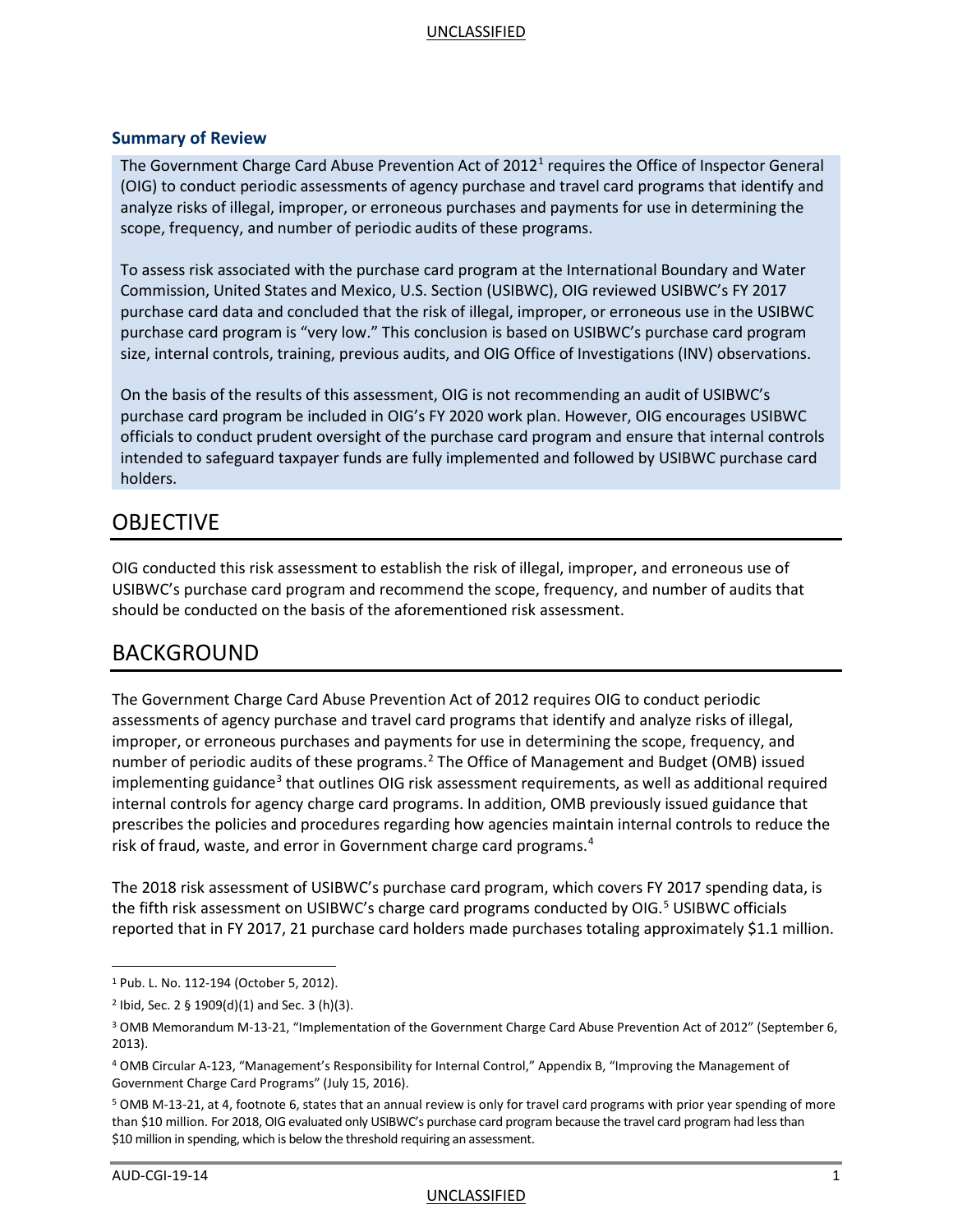## RESULTS

## **USIBWC Purchase Card Program Risk Assessment Results**

OIG determined that the risk of illegal, improper, or erroneous use in USIBWC's purchase card program is "very low." On the basis of the results of this assessment, OIG is not recommending that an audit of USIBWC's purchase card program be included in OIG's FY 2020 work plan. However, OIG encourages USIBWC officials to conduct prudent oversight of the purchase card program and ensure that internal controls intended to safeguard taxpayer funds are fully implemented and followed by USIBWC purchase card holders.

## **Criteria Ratings**

Based on documentation and information provided by USIBWC officials, OIG determined that USIBWC's compliance with required internal controls for the purchase card program was generally moderate. Overall, 54 percent (31 of 57) of the internal controls assessed were in compliance with criteria,<sup>[6](#page-2-0)</sup> including 66 percent (19 of 29) compliance with internal controls specific to purchase cards. In addition, OIG found that 42 percent (24 of 57) of internal controls tested were partially compliant, were not mentioned in USIBWC's guidance, or were not applicable because of the purchase card program's annual spending. Overall, OIG determined that 96 percent of internal controls (55 of 57) were within acceptable compliance limits and resulted in a "low risk" rating for the internal control criterion.

The availability of training and the incorporation of training in USIBWC policy were rated as "medium" risk. The USIBWC Government-wide Commercial Credit Card Manual<sup>[7](#page-2-1)</sup> was updated on September 15, 2015, and includes specific guidance related to initial and refresher training for cardholders and approving officials, as well as record retention requirements and potential consequences for failure to meet established training requirements. However, OIG found that the requirement for USIBWC personnel to complete General Services Administration purchase card training had not been incorporated into USIBWC policies and procedures.

Although OIG has not recently audited the USIBWC purchase card program, USIBWC completed seven internal audits of purchase card holders during FY 2017. The results of these internal audits demonstrate that USIBWC purchase card holders made and documented purchases in accordance with Federal and USIBWC requirements. Therefore, OIG assigned a "low" rating for the previous audits criterion.

In addition, INV forensic auditors have not identified any significant systemic issues related to USIBWC's purchase card data, which resulted in a "low" rating for the INV observation criterion. The individual criteria ratings and overall combined rating are shown in Table 1.

<span id="page-2-0"></span> $6$  See Appendix A: Purpose, Scope, and Methodology of this report for details of criteria used.

<span id="page-2-1"></span><sup>7</sup> USIBWC SD.I.06057-M-1, Government-wide Commercial Credit Card Manual (September 15, 2015).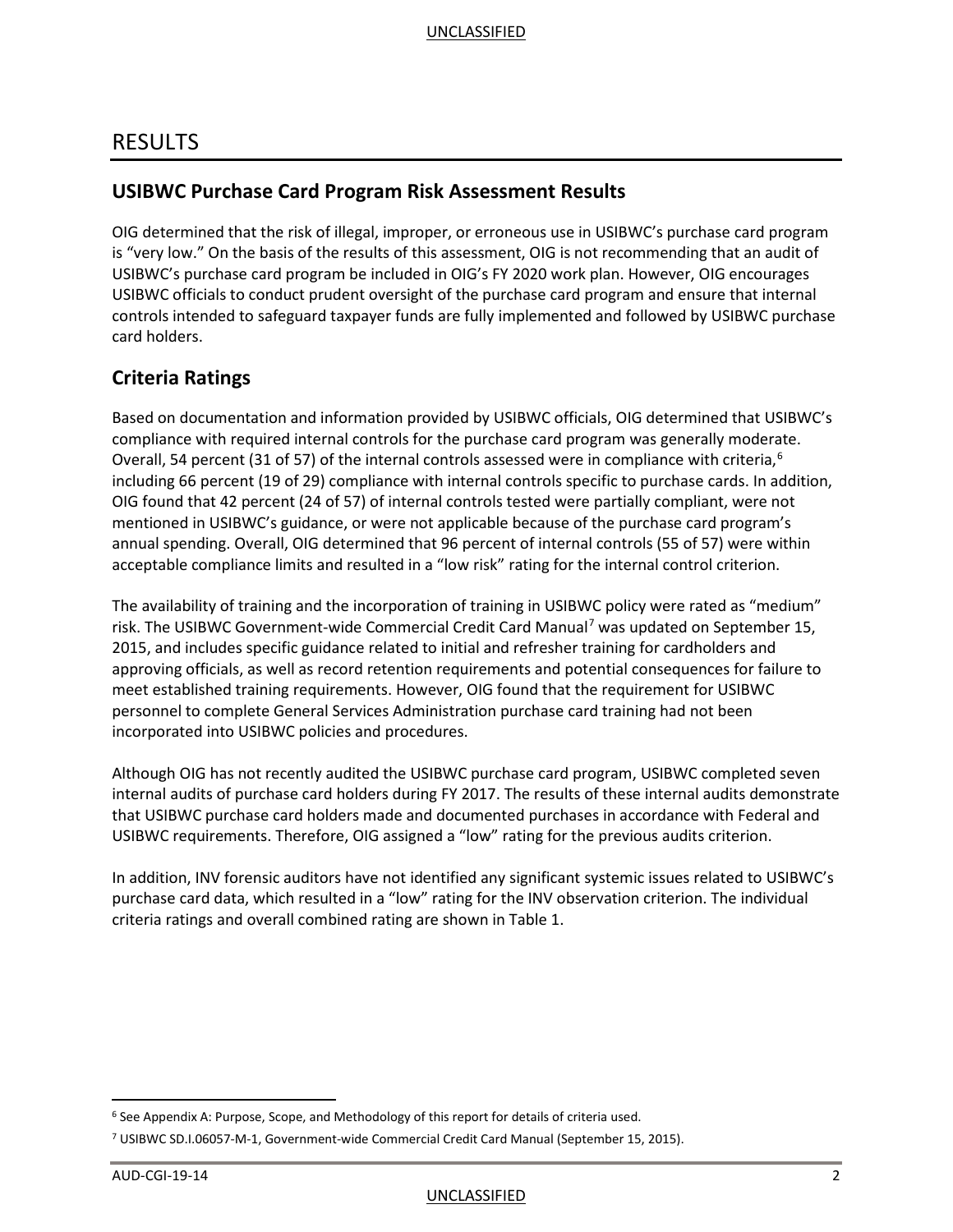#### **Table 1: 2018 Risk Rating by Criteria**

| <b>Criteria</b>          | 2018 Rating   |
|--------------------------|---------------|
| <b>Internal Controls</b> | Low           |
| <b>Training</b>          | <b>Medium</b> |
| <b>Previous Audits</b>   | Low           |
| <b>INV Observation</b>   | Low           |
| <b>Combined</b>          | Low           |

\* Individual criteria ratings were assigned numeric values and the total was averaged to identify an overall rating. Criteria rated as "low" risk were assigned a numeric value of 1; criteria rated as "medium" risk were assigned a numeric value of 2; and criteria rated as "high" risk were assigned a numeric value of 3.

**Source:** Generated by OIG based on its analysis of purchase card program information and documentation.

## **Impact and Likelihood Factor**

USIBWC officials reported that 21 purchase card holders made purchases totaling approximately \$1.1 million in FY 2017. Because the dollar value of total purchases made was between \$1 million and \$10 million and the number of USIBWC purchase card holders was fewer than 250, the overall impact and likelihood factor resulted in a "low" rating, as shown in Table 2.<sup>[8](#page-3-0)</sup>

#### **Table 2: 2018 Impact and Likelihood Factor**

|                                     |                | 2018 Rating   |  |
|-------------------------------------|----------------|---------------|--|
| Impact                              | $$1.1$ million | <b>Medium</b> |  |
| Likelihood                          | 21 cardholders | Low           |  |
| <b>Impact and Likelihood Factor</b> |                | Low           |  |

**Source:** Generated by OIG based on its analysis of purchase card program information and documentation

#### **Risk Assessment**

OIG determined that the risk of illegal, improper, or erroneous use in the USIBWC purchase card program is "very low." On the basis of this assessment, OIG is not recommending that an audit of USIBWC's purchase card program be included in OIG's FY 2020 work plan. Although an audit of the program is not planned, OIG encourages USIBWC officials to conduct prudent oversight of the purchase card program and ensure that internal controls intended to safeguard taxpayer funds are fully implemented and followed by USIBWC purchase card holders.

<span id="page-3-0"></span><sup>8</sup> Refer to Appendix A: Purpose, Scope, and Methodology, Tables A.1 and A.2, for OIG's methodology in determining the Impact and Likelihood Factor.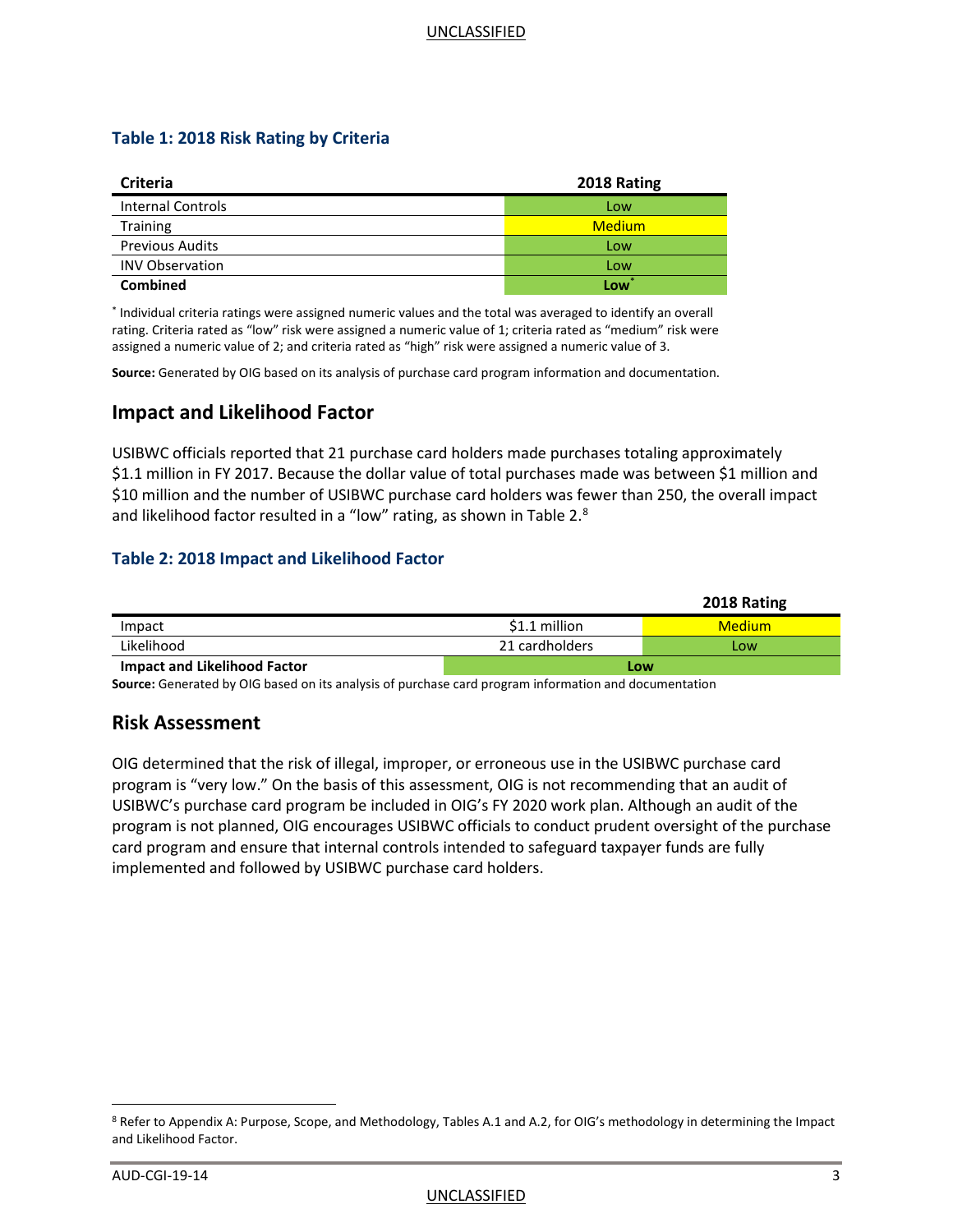## APPENDIX A: PURPOSE, SCOPE, AND METHODOLOGY

The Office of Inspector General (OIG) performed this risk assessment from October to November 2018. The objective of this assessment was to establish the risk of illegal, improper, and erroneous use of International Boundary and Water Commission, United States and Mexico, U.S. Section's (USIBWC) purchase card program and recommend the scope, frequency, and number of audits that should be conducted based on the aforementioned risk assessment. To perform the risk assessment, OIG considered USIBWC's purchase card program size, internal controls, training, previous audits, and OIG Office of Investigations (INV) observations. OIG conducted the risk assessment using industry standard principles for risk management. $1$ 

This risk assessment was not an audit and therefore was not conducted in accordance with generally accepted Government auditing standards. The results of the risk assessment should not be interpreted to conclude that purchase card programs with lower risk are free of illegal, improper, or erroneous use or internal control deficiencies. Conversely, a higher-risk program may not necessarily signify illegal, improper, or erroneous use—only that conditions are conducive to those activities. Regardless of the risk assessment results, if the purchase card program were to be audited, an audit team might identify such issues through independent testing of purchase card data. For example, a purchase card program may be found to be "very low risk" on the basis of documentation and other information provided by agency officials, the number of cardholders, and the total amount of purchase card expenditures. However, an audit of that purchase card program may determine that the controls outlined in an agency's policy are not being implemented appropriately and that illegal, improper, or erroneous activity is occurring. The risk assessment was designed to identify the programs in which the OIG Office of Audits should focus its limited resources.

## **Assessment Criteria**

To conduct the risk assessment, OIG reviewed FY 2017 purchase card data and documentation, as well as information provided by USIBWC officials.<sup>[2](#page-4-1)</sup> OIG assessed the purchase card program based on four criteria:[3](#page-4-2) internal controls, training, previous audits, and INV observations. OIG assigned a rating of "low," "medium," or "high" to identify the risk associated with each factor.

#### *Internal Controls*

OIG used criteria identified in Public Law 112-194[4](#page-4-3) and Office of Management and Budget (OMB) Circular A-123<sup>[5](#page-4-4)</sup> to assess internal controls associated with USIBWC's purchase card program. OIG

#### UNCLASSIFIED

<span id="page-4-0"></span> <sup>1</sup> Committee of Sponsoring Organizations of the Treadway Commission, "Enterprise Risk Management – Integrated Framework Executive Summary" (September 2004), and Deloitte & Touche, LLP, "Risk Assessment in Practice" (October 2012).

<span id="page-4-1"></span><sup>&</sup>lt;sup>2</sup> In performing this risk assessment, OIG used purchase card data reported by USIBWC without independently verifying the data for accuracy and completeness. USIBWC reported that purchase cardholders made purchases totaling approximately \$1.1 million in FY 2017.

<span id="page-4-2"></span><sup>3</sup> OMB Memorandum M-13-21, "Implementation of the Government Charge Card Abuse Prevention Act of 2012" (September 6, 2013), at 3, states that agencies that spend more than \$10 million annually using purchase cards are required to submit annual "violation reports." Because USIBWC did not have more than \$10 million in purchases, it did not prepare a violation report. Therefore, OIG did not consider this factor during the USIBWC purchase card program risk assessment.

<span id="page-4-3"></span><sup>4</sup> Pub. L. No. 112-194, Sec. 2 § 1909(a)(1)-(13), § 1909(c)(1) and (3)(A) and (B), and § 1909 (d)(1)-(3).

<span id="page-4-4"></span><sup>5</sup> OMB Circular A-123, Appendix B §§ 2.3, 3.1, 3.4, 4.1, 4.2, 4.3, 4.4, 4.8, 12.2, and Attachment 5, "Best Practices in Managing Government Charge Card Programs."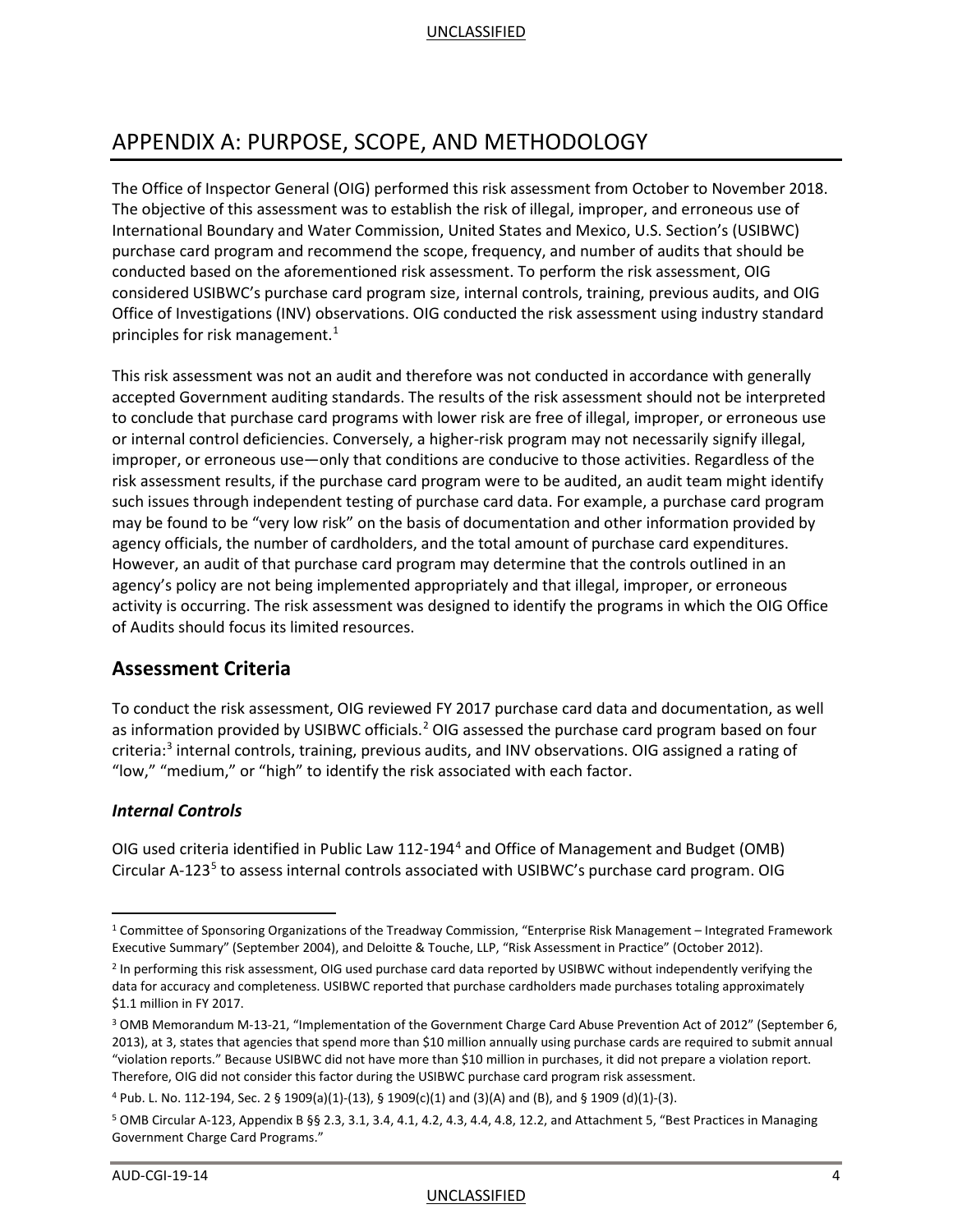assessed the purchase card program for 28 general internal controls and 29 internal controls specific to purchase card programs (a total of 57 internal controls assessed).<sup>[6](#page-5-0)</sup> For example, a general control would apply to both purchase card and travel card programs, such as the OMB Circular A-123 requirement that agencies perform periodic reviews of spending and transaction limits to ensure appropriateness.<sup>[7](#page-5-1)</sup> Purchase card specific controls apply only to purchase card programs, such as the requirement that agencies have policies in place to ensure that each cardholder is assigned an approving official with authority to approve or disapprove transactions.<sup>8</sup> OIG assigned a rating of "low," "medium," or "high" on the basis of documented compliance with required internal controls. OIG assigned a "high" rating to programs with a high percentage of non-compliant internal controls. OIG assigned a "low" rating to programs with a high percentage of compliant internal controls. OIG assigned a "medium" rating to programs with neither a high percentage of compliant internal controls nor a high percentage of noncompliant internal controls.

#### *Training*

OIG assigned USIBWC's purchase card program a rating of "low," "medium," or "high" on the basis of the availability of training and incorporation of training in its policy for the program. OIG assigned a "high" rating if training was not available and was not incorporated into the organization's policies. OIG assigned a "low" rating if training was available and incorporated into policies. OIG assigned a "medium" rating if training was available but not incorporated into policies or if training was not available but was incorporated into policies.

#### *Previous Audits*

To assess USIBWC's purchase card program, OIG reviewed the results of previous audits, as well as the implementation status of associated recommendations. OIG assigned a "high" rating for a program that had not been audited within 10 years. OIG assigned a "low" rating when a program had been recently audited and recommendations had been implemented. OIG assigned a "medium" rating for programs that had been audited recently but for which recommendations had not been fully implemented. The ratings were mitigated if the program provided documentation of meaningful internal reviews (conducted by the agency).

#### *INV Observations*

OIG assigned ratings of "low, "medium," or "high" for USIBWC's purchase card program on the basis of guidance from INV forensic auditors. Office of Audits personnel met with INV personnel to gain an understanding of the data mining<sup>[9](#page-5-3)</sup> efforts being used to review USIBWC purchase card transactions. INV provided information on the results of its data mining analyses and interviews with USIBWC officials responsible for the purchase card program.

<span id="page-5-0"></span> <sup>6</sup> The requirements for the internal controls varied. Some were required to be included in the organization's purchase card program guidance while others were not required to be documented but were still required. Since OIG reviewed only documented controls, it could not determine whether undocumented controls were compliant or non-compliant.

<span id="page-5-1"></span><sup>7</sup> OMB Circular A-123, Attachment 5, "Best Practices in Managing Government Charge Card Programs."

<span id="page-5-2"></span><sup>8</sup> Pub. L. No. 112-194, Sec. 2 § 1909(a)(2).

<span id="page-5-3"></span><sup>9</sup> Data mining is the practice of searching through large amounts of computerized data to find useful patterns or trends.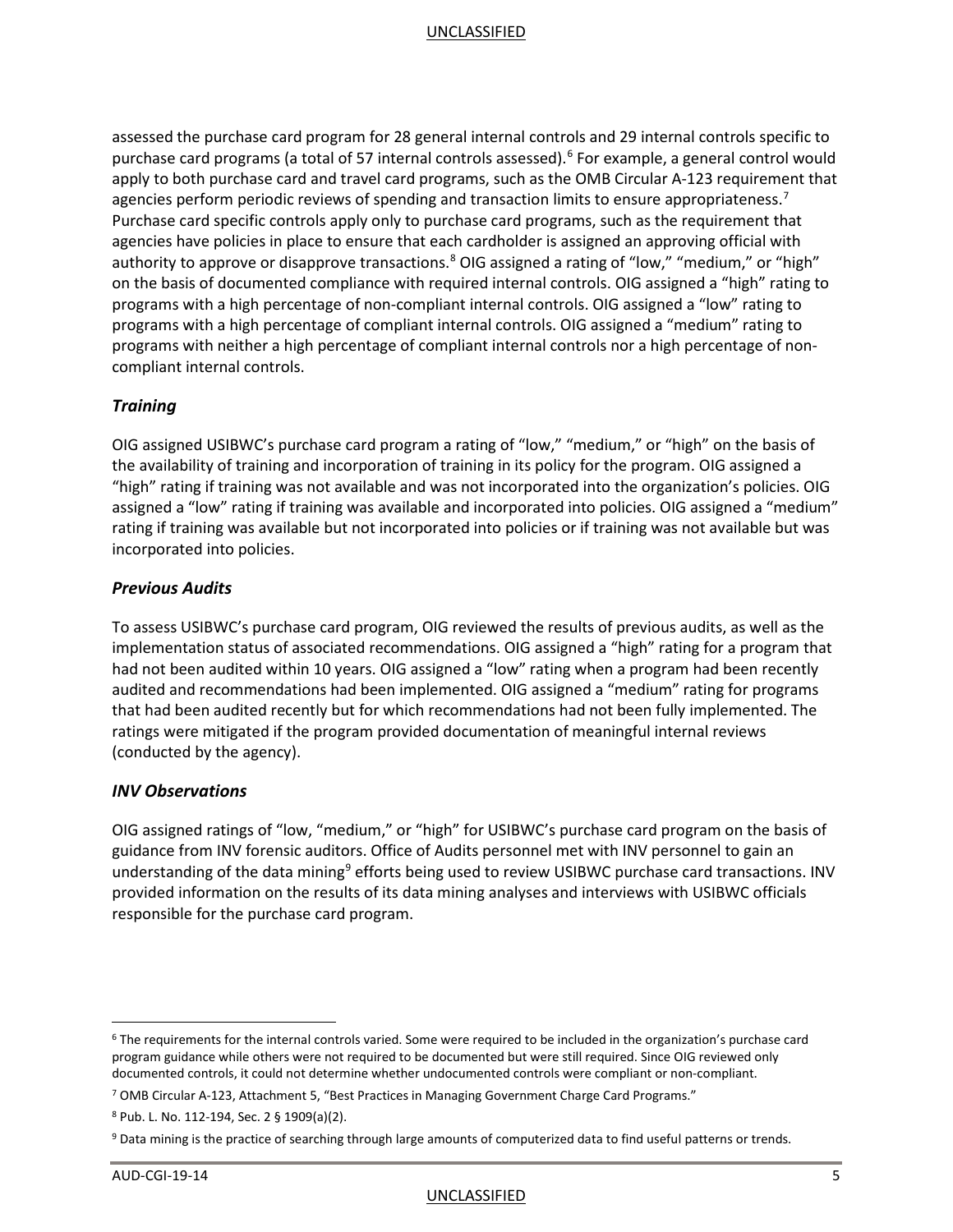## **Impact and Likelihood**

Impact refers to the extent to which a risk event might affect USIBWC, and likelihood represents the possibility that a given event might occur. OIG assigned an impact rating of "low," "medium," or "high" on the basis of the dollars spent in the USIBWC purchase card program and assigned a likelihood rating of "low," "medium," or "high" on the basis of the number of cardholders in the USIBWC purchase card program. The rating criteria are shown in Table A.1.

#### **Table A.1: Impact and Likelihood Ratings**

| Rating        | Impact                      | Likelihood                 |
|---------------|-----------------------------|----------------------------|
| Low           | Less than \$1 million       | Fewer than 250 cardholders |
| <b>Medium</b> | \$1 million to \$10 million | 1250 to 500 cardholders    |
| High          | More than \$10 million      | More than 500 cardholders  |

**Source:** Generated by OIG based on the review of multiple sources, including industry standard principles for risk management.

Using the information obtained in Table A.1, OIG plotted the impact and likelihood ratings on a chart known as a "heat map," which depicts the intersections of the ratings, to determine a rating for the impact and likelihood factor. The heat map is shown in Table A.2. OIG used this single impact and likelihood combined "factor" in the final overall risk assessment (Table A.3) for the USIBWC purchase card program.

#### **Table A.2. Impact and Likelihood Factor Heat Map**

|                      |               | <b>Factor</b>            |               |               |
|----------------------|---------------|--------------------------|---------------|---------------|
|                      | Higher        | <b>Medium</b>            | <b>High</b>   | Very High     |
| <b>Impact Rating</b> | <b>Medium</b> | Low                      | <b>Medium</b> | <b>High</b>   |
|                      | Lower         | Very Low                 | Low           | <b>Medium</b> |
|                      |               | Lower                    | <b>Medium</b> | <b>Higher</b> |
|                      |               | <b>Likelihood Rating</b> |               |               |

**Source:** Generated by OIG based on a review of industry standard principles for risk management.

## **Final Risk Assessment**

OIG plotted the combined individual criteria rating found in Table A.1 along with the combined impact and likelihood factor found in Table A.2, to determine the final risk assessment rating for USIBWC's purchase card program. Specifically, OIG used the final risk assessment heat map shown in Table A.3 to arrive at the overall risk assessment rating.

#### **Table A.3. Final Risk Assessment Heat Map**

|               |                  |                                 | <b>Final Rating</b> |                  |
|---------------|------------------|---------------------------------|---------------------|------------------|
|               | <b>Very High</b> | <b>Medium</b>                   | <b>High</b>         | Very High        |
| Impact and    | High             | <b>Medium</b>                   | <b>High</b>         | <b>Very High</b> |
| Likelihood    | <b>Medium</b>    | Low                             | <b>Medium</b>       | <b>High</b>      |
| <b>Factor</b> | Low              | <b>Very Low</b>                 | Low                 | <b>Medium</b>    |
|               | <b>Very Low</b>  | <b>Very Low</b>                 | Low                 | <b>Medium</b>    |
|               |                  | Low                             | <b>Medium</b>       | High             |
|               |                  | <b>Combined Criteria Rating</b> |                     |                  |

**Source:** Generated by OIG based on a review of industry standard principles for risk management.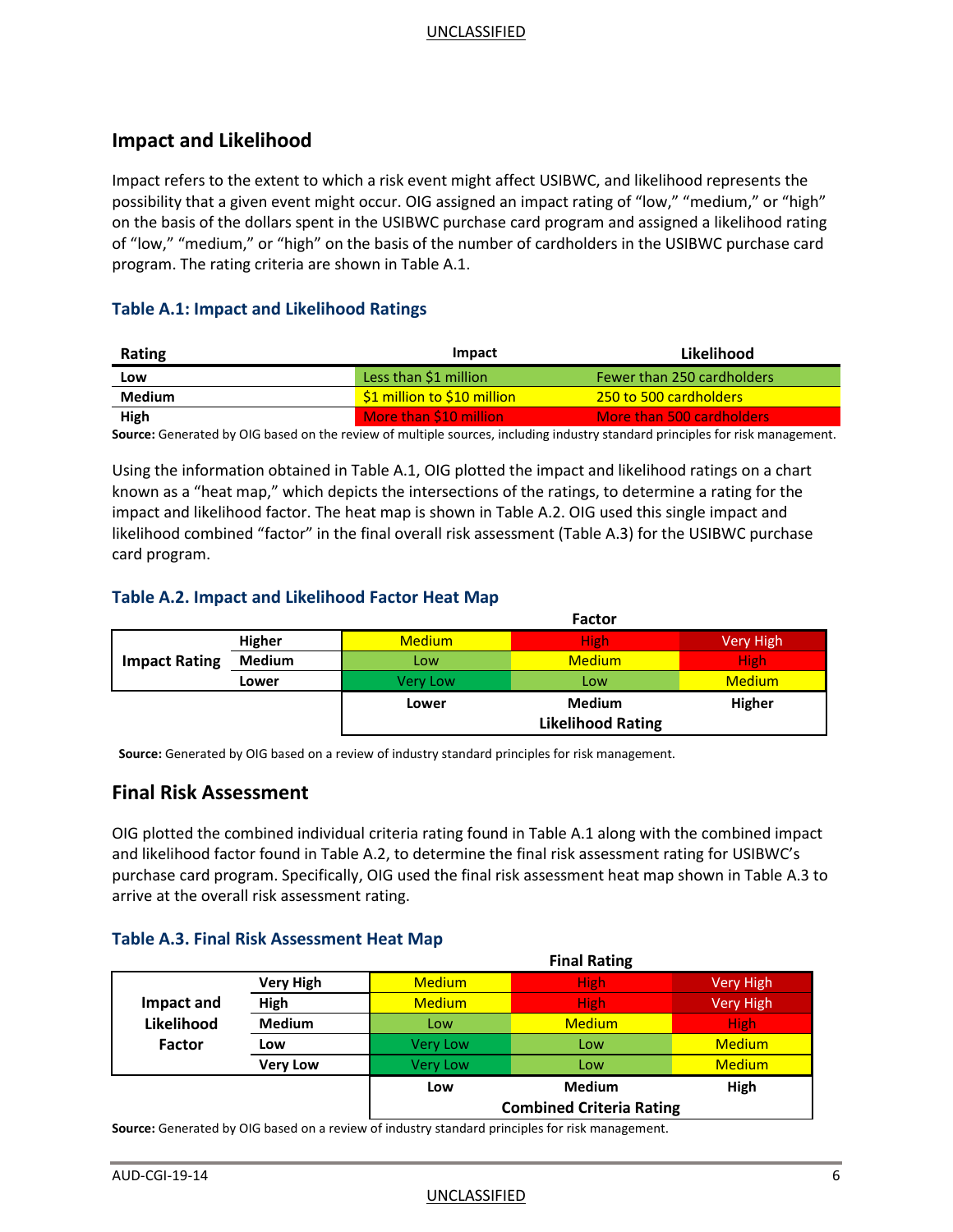## OIG AUDIT TEAM MEMBERS

Denise Colchin, Director Contracts, Grants, and Infrastructure Division Office of Audits

Rachel Kell, Senior Auditor Contracts, Grants, and Infrastructure Division Office of Audits

Marcus Jaramillo, Senior Auditor Contracts, Grants, and Infrastructure Division Office of Audits